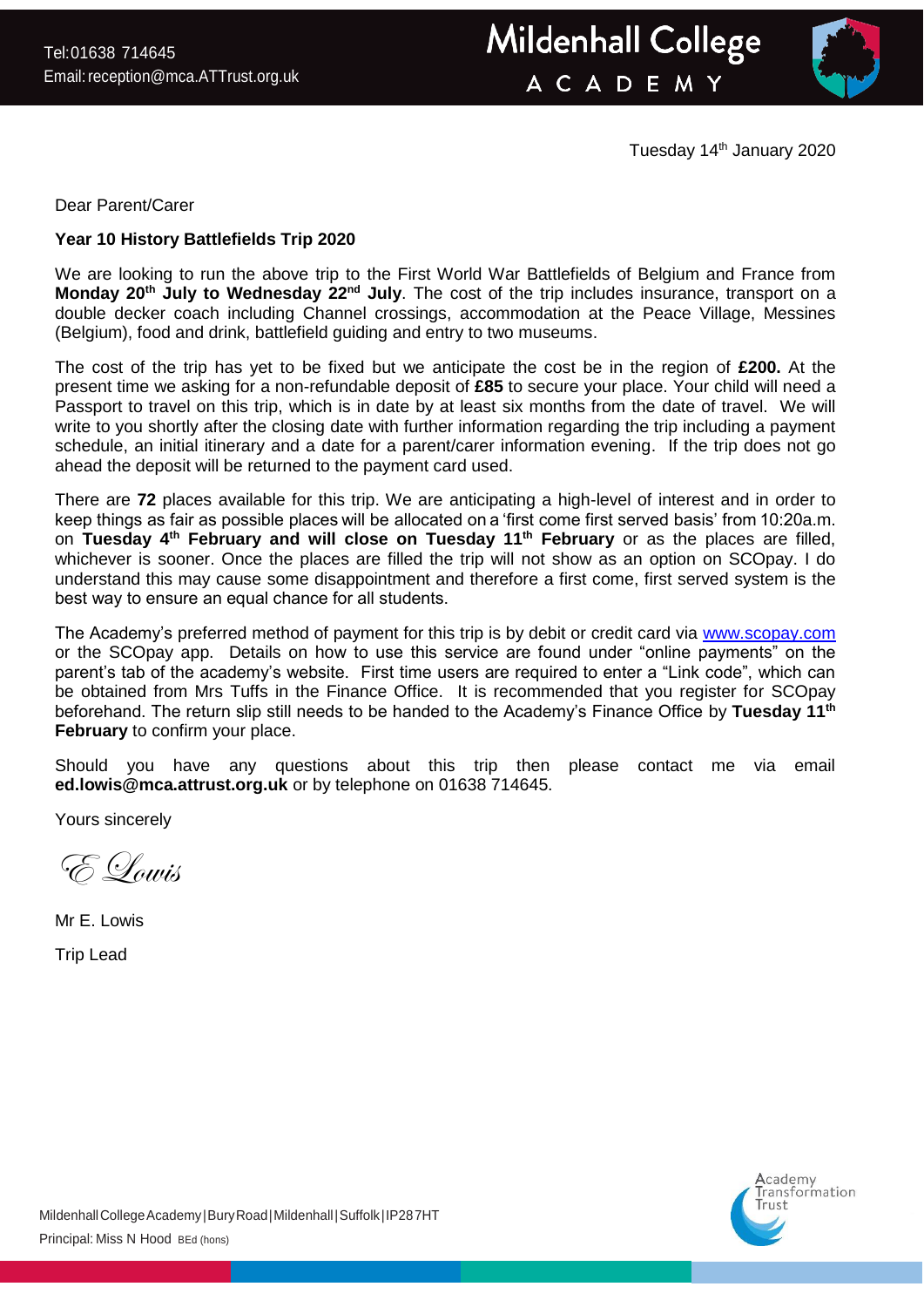

**Mildenhall College Academy- EDUCATIONAL VISITS PARENTAL CONSENT FORM (PC/07)**

**NAME OF CHILD: DATE OF BIRTH:**

**SCHOOL:** Mildenhall College Academy

**VISIT(S) TO: Year 10 History Battlefields Trip**

## **DATE(S) OF VISIT(S): Monday 20th July to Wednesday 22nd July**

I have received and read details of the above visit(s).

I consent to my child taking part in the visit(s) and the activities indicated. I acknowledge that the staff will be liable in the event of any accident only if they have failed to take reasonable care of my child during the visit.

I have read any information provided with regard to the standard of behaviour and/or code of conduct expected during the visit and I undertake to reinforce this information with my child.

I consent to my child receiving medical treatment that, in the opinion of a qualified medical practitioner, may be necessary.

My child's doctor's name and address is:

I undertake to pay the required sums by whatever date(s) are specified to me and accept that, in respect of any withdrawal from the visit for whatever reasons, there will be no refund of the whole or part of the payment(s) made unless the circumstances are covered by travel insurance or otherwise at the discretion of the academy's governors.

**Signed:** (Parent/Carer)

## **PLEASE COMPLETE THE SECTIONS BELOW**

**1.** Please give your home address and contact phone numbers. If you will be away from home during the visit please give an alternative address where you, or a relative or friend acting for you, can be contacted.

| <b>Home Address</b>                                                                                   | <b>Alternative Contact if required</b> |
|-------------------------------------------------------------------------------------------------------|----------------------------------------|
|                                                                                                       |                                        |
| Address: _________________________________                                                            | Address: ________________________      |
| <u> 1989 - Johann Stoff, amerikansk politiker (d. 1989)</u><br>Post Code:____________________________ | Post Code:_______________________      |
|                                                                                                       | Tel: ______________________________    |
|                                                                                                       | Tel:_______________________________    |

**2.** In your child's interest, it is important that the organising staff should know whether he or she suffers from any illness or medical condition. Please use this space to state, in confidence, any health or other matter concerning your child of which accompanying staff should be aware. Please indicate here also if your child is receiving medication, with details and dosage, and/or has any specific dietary requirements.